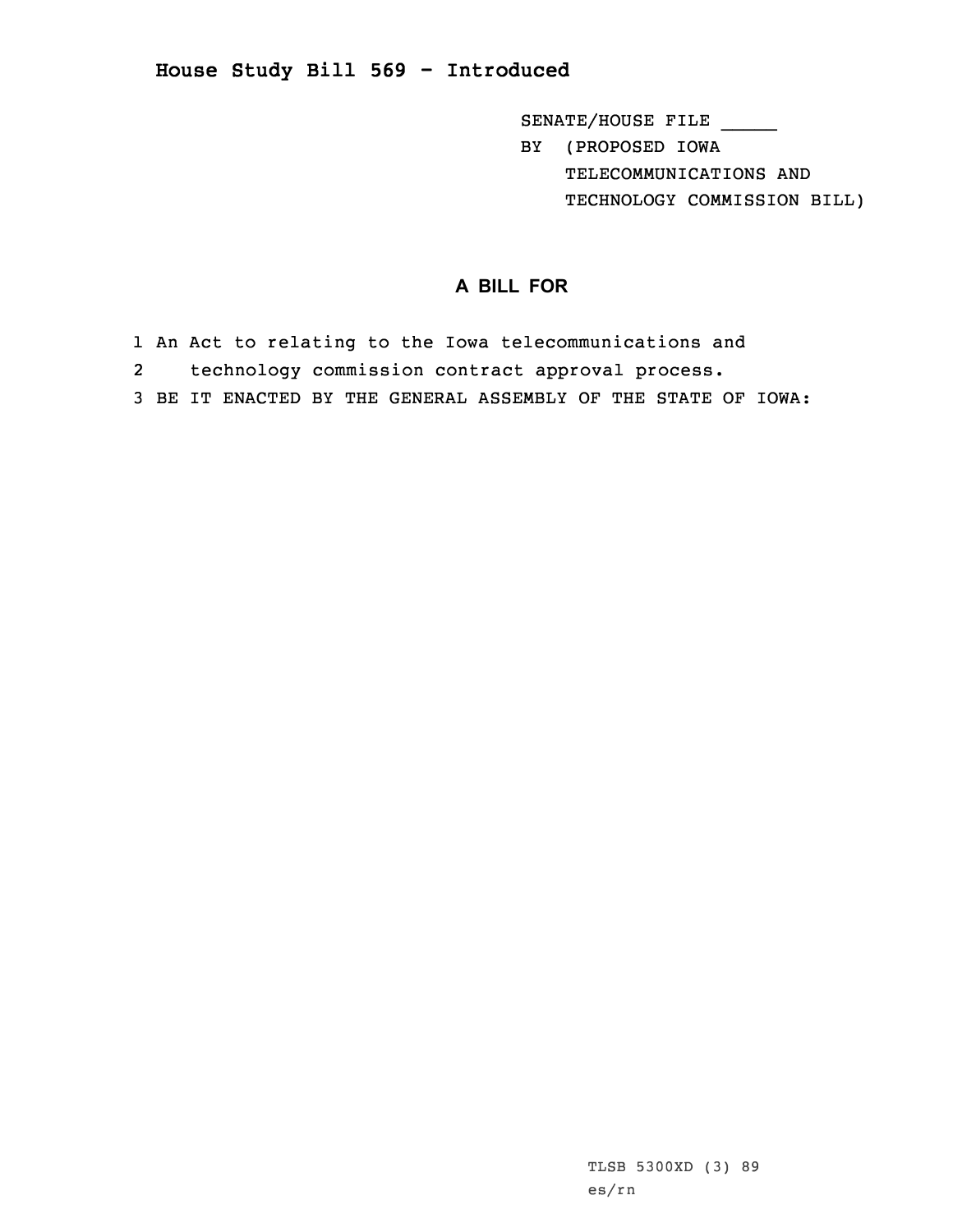1 Section 1. Section 8D.11, subsection 1, Code 2022, is 2 amended to read as follows:

 1. *a.* The commission may purchase, lease, and improve property, equipment, and services for telecommunications for public and private agencies and may dispose of property 6 and equipment when not necessary for its purposes. The commission may enter into <sup>a</sup> contract for the purchase, lease, or improvement of property, equipment, or services for telecommunications pursuant to this [subsection](https://www.legis.iowa.gov/docs/code/2022/8D.11.pdf) in an amount not greater than the contract limitation amount without prior authorization by <sup>a</sup> constitutional majority of each house of the general assembly, approval by the legislative council 13 if the general assembly is not in session, or the approval of the executive council as provided pursuant to paragraph *"b"*. A contract entered into under this [subsection](https://www.legis.iowa.gov/docs/code/2022/8D.11.pdf) for an amount exceeding the contract limitation amount shall require 17 prior authorization or approval by the general assembly, the legislative council, or the executive council as provided in  $\frac{1}{2}$  this [subsection](https://www.legis.iowa.gov/docs/code/2022/8D.11.pdf). The commission shall not issue any bonding or other long-term financing arrangements as defined in section 12.30, subsection 1, paragraph *"b"*. Real or personal property to be purchased by the commission through the use of <sup>a</sup> financing agreement shall be done in accordance with 24 the provisions of [section](https://www.legis.iowa.gov/docs/code/2022/12.28.pdf) 12.28, provided, however, that the commission may purchase property, equipment, or services for telecommunications pursuant to <sup>a</sup> financing agreement in an amount not greater than the contract limitation amount without prior authorization by <sup>a</sup> constitutional majority of each house 29 of the general assembly, approval by the legislative council 30 if the general assembly is not in session, or the approval 31 of the executive council as provided pursuant to paragraph *"b"*. A contract entered into under this [subsection](https://www.legis.iowa.gov/docs/code/2022/8D.11.pdf) for an amount exceeding the contract limitation amount shall require 34 prior authorization or approval by the general assembly, the legislative council, or the executive council as provided in

LSB 5300XD (3) 89

-1-